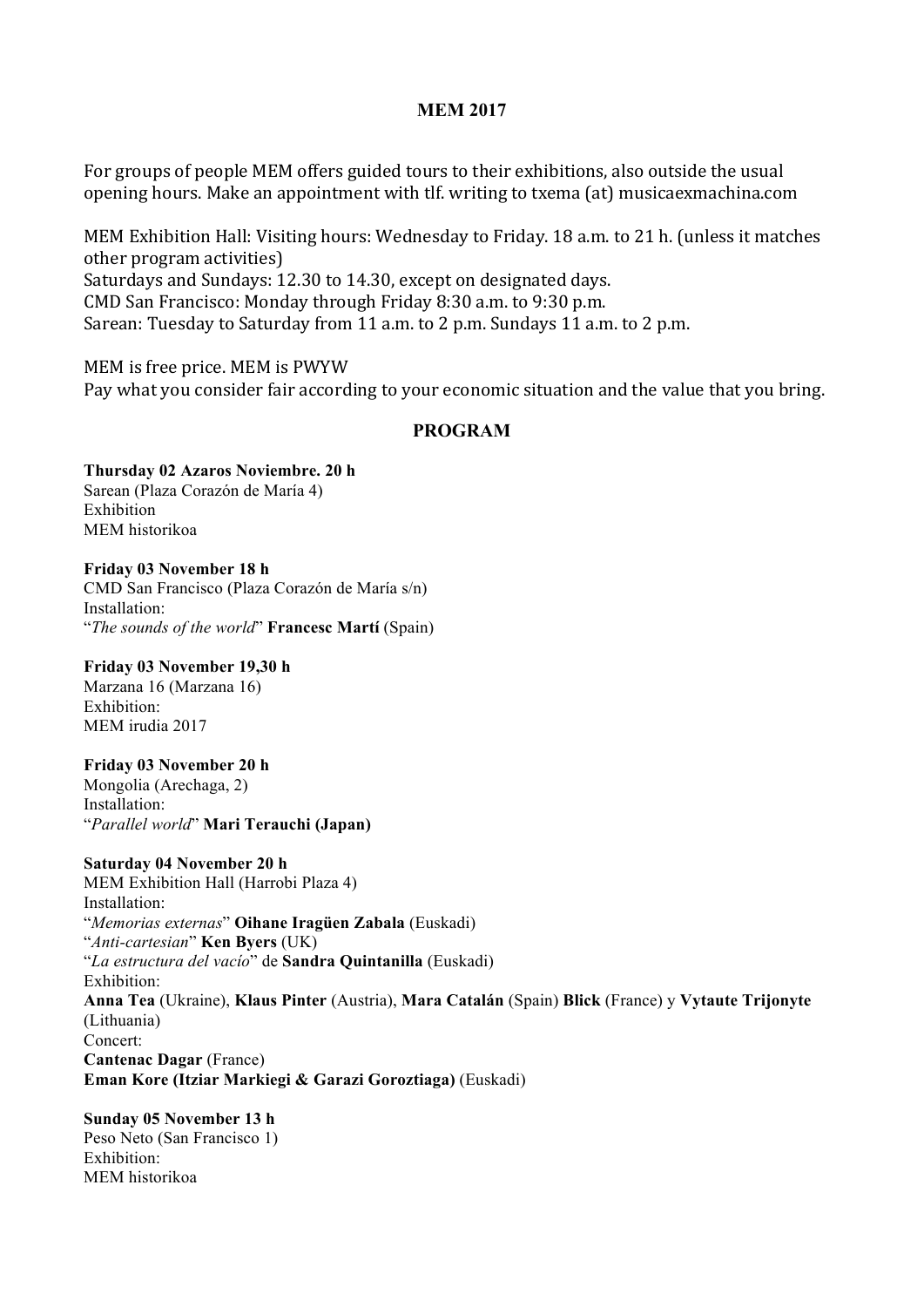**Monday 06 November 19.30 h** Spazio Grossi (Manuel Allende 12) Exhibition: "Erase una hoja" de **Luz Grossi** (Euskadi)

Performance: **Wild Torus** (USA)

**Tuesday 07 November 10 h a 14 h** MEM Exhibition Hall (Harrobi Plaza 4) Performance workshop: **Wild Torus** (USA)

Tuesday 10 - 14 h, Wednesday 10 - 18 h, Thursday 10 - 14 h. Limited spaces. The workshop will be taught in English. Free registration by sending a short CV and telephone number to mexmfest $@y$ ahoo.es

**Wednesday 08 November 10 h - 18 h** MEM Exhibition Hall (Harrobi Plaza 4) Workshop: **Wild Torus** (USA)

**Wednesday 08 November 20 h** MEM Exhibition Hall (Harrobi Plaza 4) Performance: **Wild Torus** (USA)

**Thursday 09 November 10 h - 14 h** MEM Exhibition Hall (Harrobi Plaza 4) Workshop: **Wild Torus** (USA)

## **Friday 10 November 19 h**

Museo Guggenheim Bilbao (Abandoibarra 2) Zero Espazioa Activity +18 years. Tickets:  $2 \in$  Friends of the Museum,  $4 \in$  General public Performance: "*Skin / Tones*" **Francesca Fini** (Italia)

#### **Friday 10 de November 21:00 h**

MEM Exhibition Hall (Harrobi Plaza 4) Performance: **Bartolomé Ferrando** (Spain) Installation: "*I am suffocating… sometimes*" **Mariusz Soltysik** (Poland) Performance: **Wild Torus** (USA)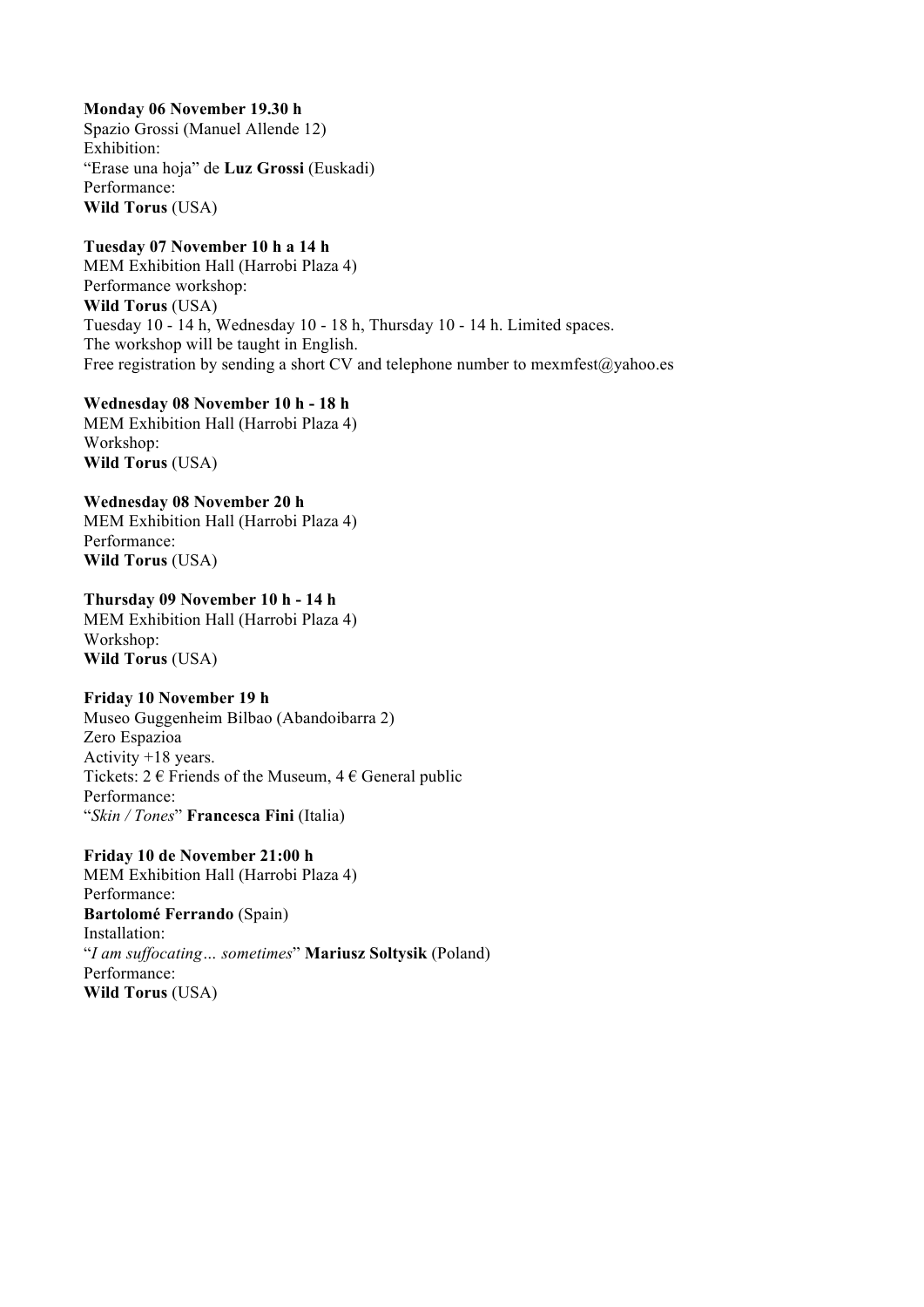**Saturday 11 November 20 h** Badulake (Hernani Kalea 10) **MEM BAT EXTRAVAGANZA** Performance: **Wild Torus** (USA) Concert: **Lidia Damunt** (Spain) **Sey Dj** (Euskadi)

#### **Sunday 12 November 13.30 h**

MEM Exhibition Hall (Harrobi Plaza 4) Concert: **Brusque Twins** (Canada)

### **Tuesday 14 November 20 h**

Sarean (Plaza Corazón de María 4) Procedural sound installation: "*Trans(obre)por*" **Marcelo Armani** (Brasil)

#### **Thursday 16 November. 20.00 h**

MEM Exhibition Hall (Harrobi Plaza 4) Concert: 40 min "Le quattro stagioni "**AAAh** (Aintzane Aranguena, Lorea Oar-Arteta, María Seco) (Euskadi) Gastronomic performance: "*1000 mojojones*" de **NABARRABASTARDA** (Euskadi)

#### **Friday 17 November 20 h**

MEM Exhibition Hall (Harrobi Plaza 4) Performance: "*Brain music*" **Jean-Michel Rolland** (France) Concert: "*Lost, but not lost forever*" **Monica Vlad** (Romania) "*Turbosampler*" **Jakub Pišek** (Slovakia)

**Saturday 18 November 20 h**

MEM Exhibition Hall (Harrobi Plaza 4) Concert: 40 min **Padre Blanco** (Euskadi) Theater of erotic shadows: "*Fossil night*" **Le Cercle Satyrique** (France)

**Sunday 19 November 20,00 h** MEM Exhibition Hall (Harrobi Plaza 4) **Le Cercle Satirique** (France) Program: Film screening. 5 min. film 35mm "*Merci*" **Blick** Performance 10 min: "Kagami-Hikadashi" **Julia Boix Vives** Improvised poetry. 30 min. "*Fouïk*" **Jean-Marc Foussat & Blick** Concert and sound experience. 40 min. "*Orgeanic violin*" **Jean-Marcel Busson**